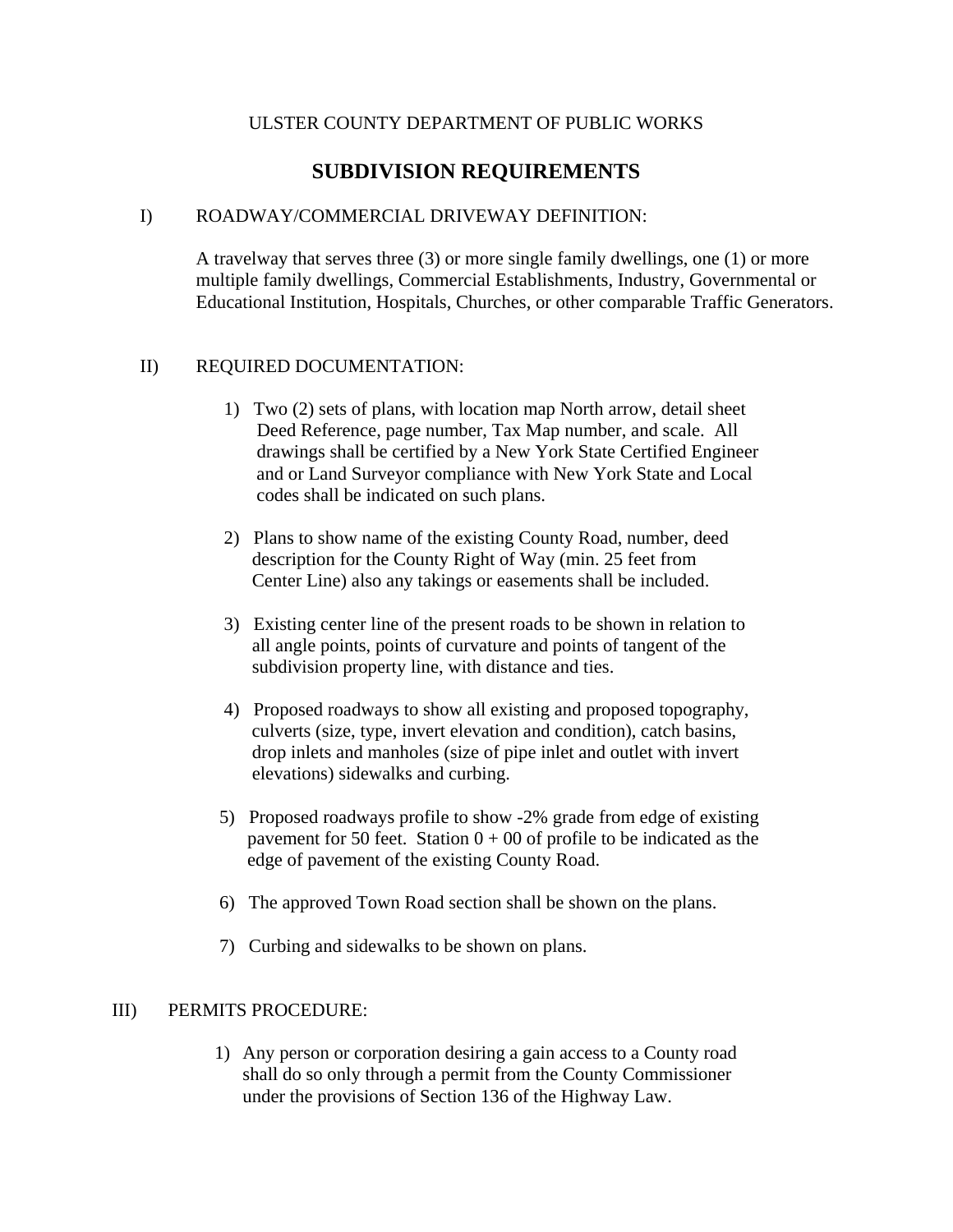- 2) Contact Ulster County Department of Public Works Engineering department, Permit Division at 845-340-3119 and request a permit application package, to be completed and returned with required documentation as indicated above. The owner of the property shall sign the permit application form.
- 3) Upon return of the permit application package, a site inspection will be made to determine the applicable requirements including drainage and safety sight distances, etc.
- 4) Conditions will be stipulated on the permit and a copy forwarded to the applicant.
- 5) Subsequent inspections may be made by the Ulster County Section Supervisor to assure that conditions set forth in the permit are in compliance.

### IV) DESIGN REQUIREMENTS:

- 1) Unless expressly approved by the Commissioner of the Ulster County Department of Public Works, no drainage collected by ditches, gutters or pipes from the Applicant's property shall discharge into the highway system.
	- A) The area (in acres), run off index factor, flow and flow rate is to be provided from the proposed drainage system.
	- B) Culverts shall be designed for a minimum of twenty-five (25) year flood (minimum culvert diameter shall be twelve (12) inches.
	- C) Calculations must be submitted showing the effect of the additional drainage on the existing effected County drainage structure.

If additional structures or modification of existing(s) structure are required, the Applicant will be responsible to supply and install and maintain them.

- E) The Applicant will be responsible for the acquisition of the necessary easements involved from the owner of the property adjacent to the County Right of Way.
- F) Catch basins and drop inlets on drainage line to be placed at a maximum distance of 250 feet.
- 2) All reinforced concrete culvert pipe and/or heavy steel pipe shall be conformed to the requirements of the New York State Department of Transportation specified in the latest edition of standard specification. Plastic culvert pipes or corrugated metal pipes for storm drainage will only be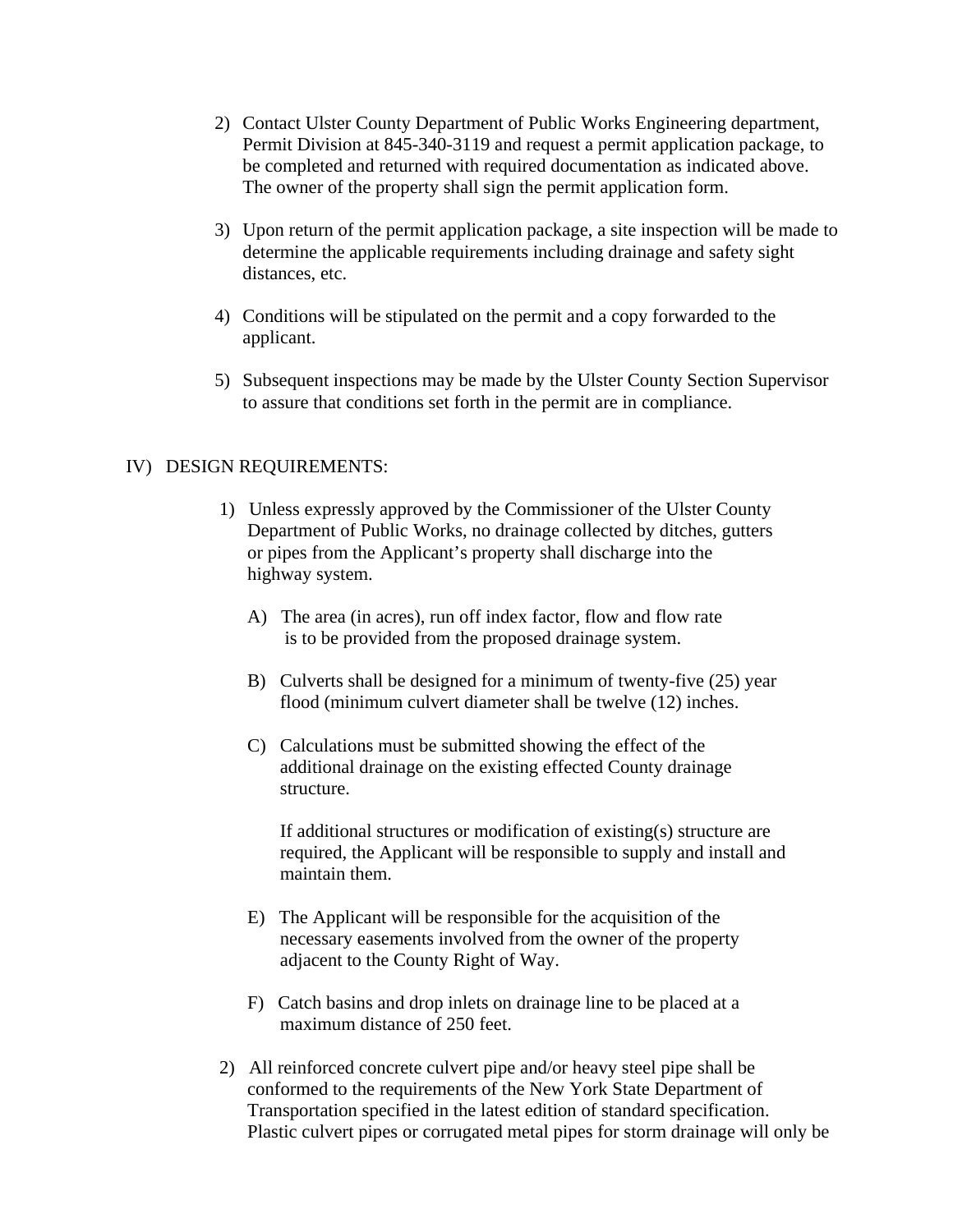permitted for drainage easements under special consideration.

- 3) All proposed roadways shall be paved from the edge of the existing county road pavement for a minimum distance of 50-feet. All ditches within the aforementioned area to be paved and stabilized.
- 4) All projects shall include the construction or improvement of a shoulder to be a minimum of 4-feet in width for the entire frontage.
- 5) Proposed subdivisions with less than 500 feet frontage on a County Road will be allowed one access point. Properties with frontage along a Town Road or a Private Road shall obtain access to those roads whenever possible.
- 6) Vertical and horizontal sight distance at each proposed roadway shall be determined in the field by using State and Federal Standards. All brush and trees affecting sight distance shall be removed by the developer. No fencing, painting or fixed objects will be allowed in the County Right of Way.
- 7) All catch basins and drop inlets shall be 42" x 48" inside dimensions with 18" sump, side openings to ditches an cast iron or rectangular grate.
- 8) Provide estimates on the average daily traffic to be using the proposed roadway.
- 9) All driveways or entrances onto the proposed roadway shall be a minimum distance of 100 feet from the County Road Right of Way line.
- 10) All driveways of a subdivision are to enter onto the internal road(s).
- 11) It is strongly recommended any subdivision being considered by a Municipality fronting a County Road to be reviewed by the Ulster County Department of Public Works before a final approval by the Town's planning boards.
- 12) Any person or corporation desiring a gain access to a County road shall do so only through a permit from the County Commissioner under the provisions of Section 136 of the Highway Law.
- 13) It would be impossible to set down requirements for every condition, therefore, the County Commissioner of Public Works or his representative reserves the right to inspect all materials and methods of construction within the County Right of Way.
- 14) As a condition to any access to a County Road, the Commissioner or his representative may require that additional turning lanes and